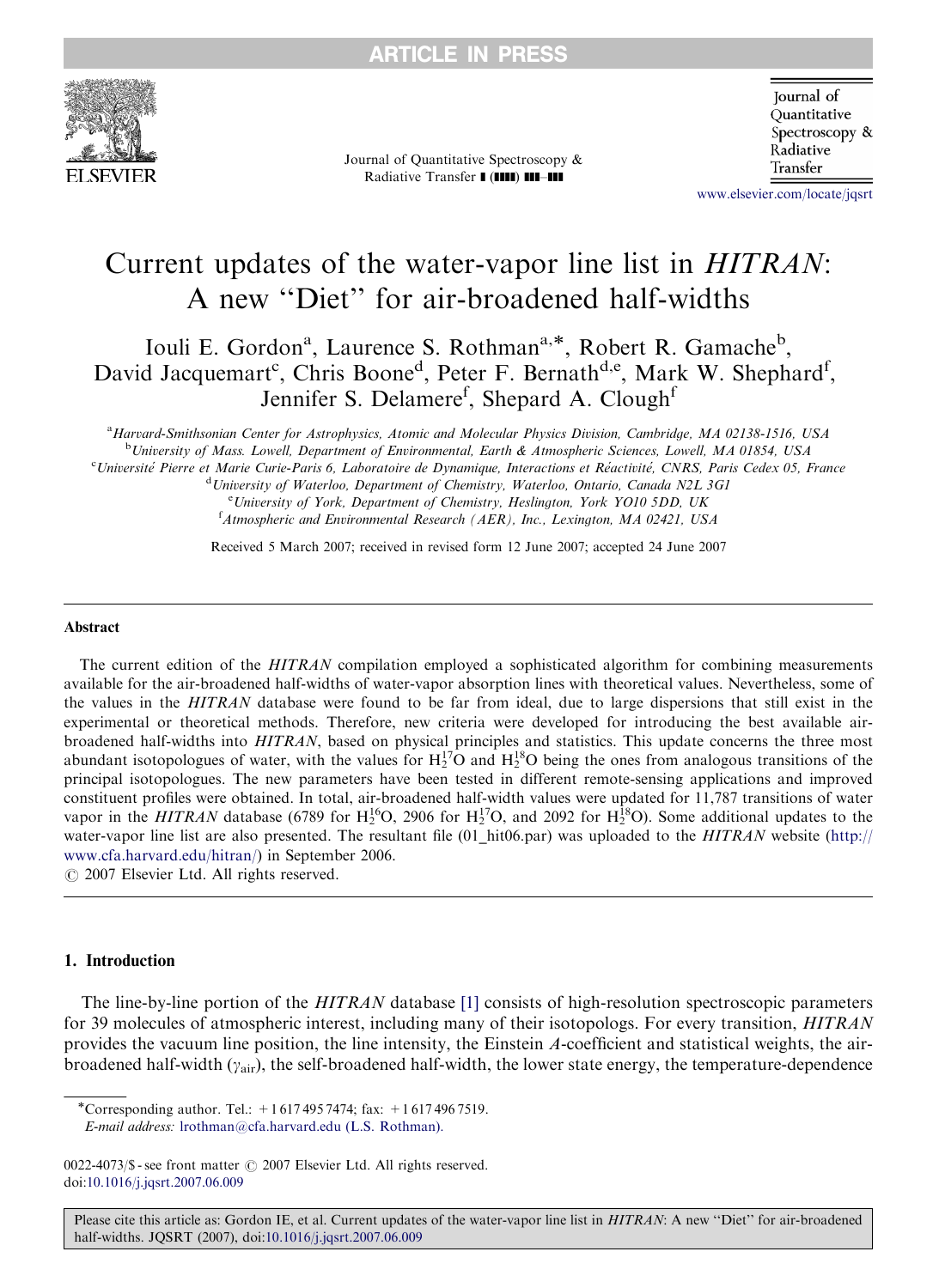#### 2 *I.E. Gordon et al. | Journal of Quantitative Spectroscopy & Radiative Transfer* | (1111) **111-111**

exponent of  $\gamma_{\text{air}}$ , the air pressure-induced line shift, and lower and upper state vibrational and rotational quantum numbers.

The data for water vapor are very important for atmospheric sciences. Water vapor is the principal absorber of longwave radiation in the terrestrial atmosphere and it has a profound effect on the atmospheric energy budget in many spectral regions. The HITRAN database lists more than 64,000 significant transitions of water vapor ranging from the microwave region to the visible, with intensities that cover many orders of magnitude. These transitions are used, or have to be accounted for, in various remote-sensing applications.

Out of all water-vapor spectroscopic parameters in HITRAN, the intensity of weak lines and the overall pressure-broadening coefficients are the largest sources for uncertainty in remote-sensing retrievals [\[2\].](#page-11-0) For H<sub>2</sub>O, the half-width parameters have the largest dynamic range of any molecule contained in *HITRAN* and they contribute on a par with the intensities to the radiance and transmission simulations in regimes of tropospheric pressure, i.e. where collision-broadening by air is significant. For accurate retrievals that are achievable with the high signal-to-noise and wide spectral coverage of current satellite-borne experiments, it is required to know the half-width and its temperature dependence better than a 3% uncertainty for strong lines and 10% for weak lines [\[3\].](#page-11-0) For the current compilation [\[1\]](#page-11-0) (hereafter referred to as HITRAN2004), a great effort had been made to provide the most accurate value of the air-broadened half-width,  $\gamma_{\text{air}}$ , for every transition of the  $H_2^{16}O$ ,  $H_2^{18}O$ , and  $H_2^{17}O$  isotopologues of water. The algorithm used data from several theoretical, experimental, and semi-empirical datasets. The hierarchy of the sources from which  $\gamma_{\text{air}}$  was determined is described below.

# 1.1. The database of experimental measurements

The database of experimental measurements of collision-induced parameters was created by Gamache and Hartmann (hereafter referred to as GH database) [\[3\]](#page-11-0). It lists the vast majority of the experimental data from different sources, reported prior to the publication of Ref. [\[3\].](#page-11-0) The dataset spans the region  $0-22,640 \text{ cm}^{-1}$ , listing values for  $\gamma_{\text{air}}$  (with reported experimental uncertainties) from over 40 sources. The  $\gamma_{\text{air}}$  values for over 3000 transitions have been measured more than once and those for over 6000 transitions have been measured only once. Overall there are more than 14,000 entries in the GH database.

# 1.2. Smoothed values

A database of smoothed values for collision-induced parameters has been created by Toth and is available on his website [\(http://mark4sun.jpl.nasa.gov/data/spec/H2O](http://mark4sun.jpl.nasa.gov/data/spec/H2O)). The smoothing procedure is explained in detail in Refs. [\[4,5\].](#page-11-0) The transitions from 600 to 8000 cm<sup>-1</sup> measured in Refs. [\[4,5\]](#page-11-0) were grouped into subsets with  $v'_2 = 0$  and  $v'_2 > 0$  and then least-squares fitted to the empirical function (Eq. (4) in Ref. [\[5\]\)](#page-11-0) in terms of ''families'' of rotational transitions.

#### 1.3. The database of values calculated using the complex Robert– Bonamy method

The complex Robert–Bonamy (CRB) method [\[6\]](#page-11-0) was applied in Refs. [\[7,8\]](#page-12-0) to calculate air-broadened halfwidths of water vapor. A compilation of these calculations is available at [http://faculty.uml.edu/](http://faculty.uml.edu/Robert_Gamache) Robert Gamache. The calculations are obtained for 6040 transitions that involve states with  $J \leq 18$  in the  $0-3810 \text{ cm}^{-1}$  region. The details of the calculations are given in the aforementioned references. The CRB values in general agree well with experiments [\[7,8\]](#page-12-0), except for some high-J transitions where the comparison is not always informative since such transitions are usually weak in experimental spectra and hence accurate experimental data are limited. In turn, the CRB calculations are not expected to be as accurate at high  $\Gamma$ s due to the higher uncertainty in the wavefunctions and energies obtained from diagonalizing the Watson Hamiltonian [\[9\].](#page-12-0) While the experimental  $\gamma_{\text{air}}$  for transitions with  $|\Delta K| > 1$  are also limited or lack accuracy due to the relatively low intensity of such transitions, one should expect the accuracy of CRB values not to suffer since the information needed for the calculations is that of the states and is not dependent on the  $\Delta K$  of the transition.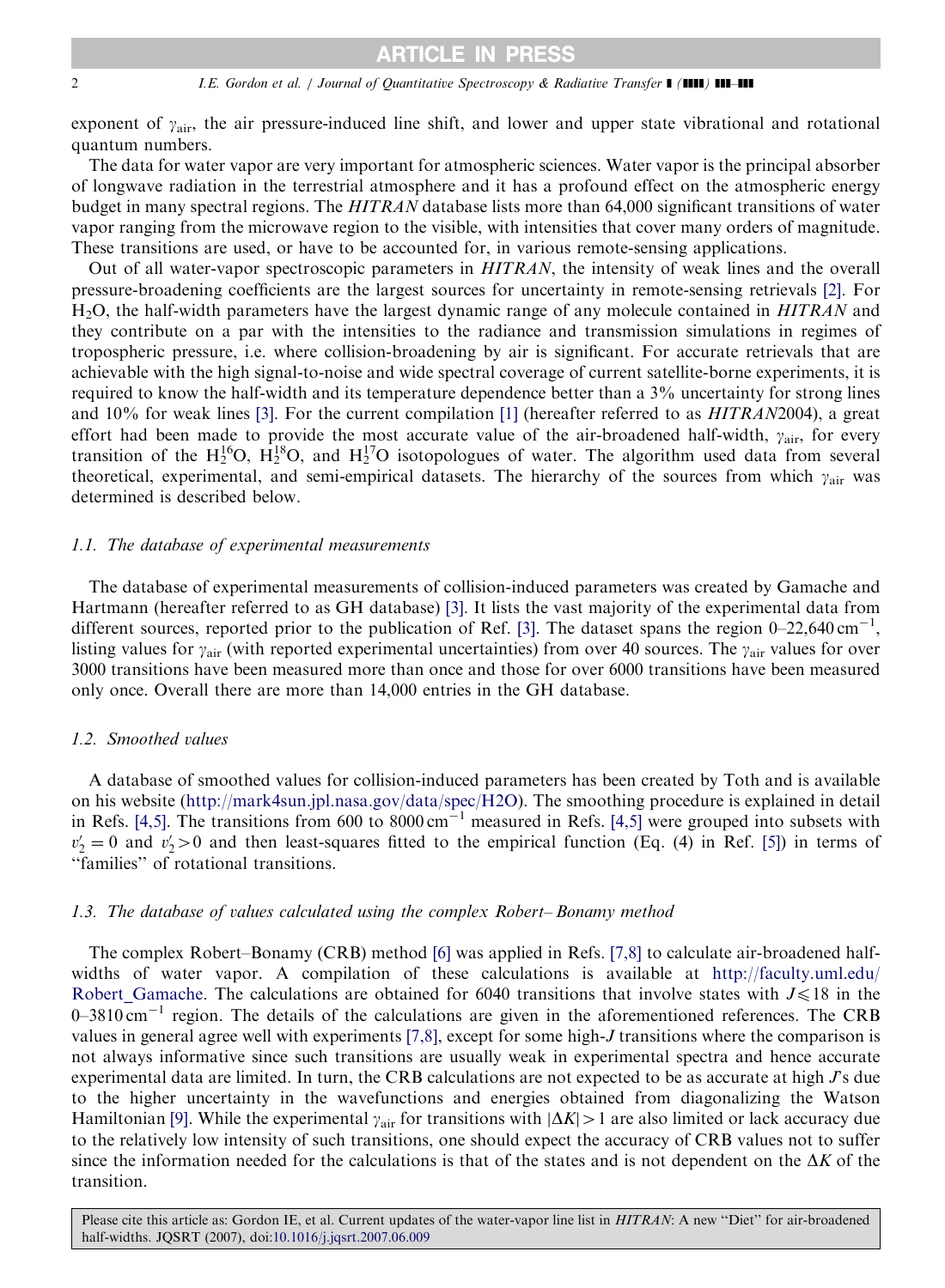#### 1.4. Database of semi-empirical values

In the semi-empirical treatment of Jacquemart et al. [\[10\]](#page-12-0), experimental data from Refs. [\[11–15\]](#page-12-0) and theoretical (CRB) data from Refs. [\[7,16,17\]](#page-12-0) for each transition were taken and then separated into subsets of the data for transitions that would involve the same lower and upper state rotational quantum numbers, but where the vibrational quantum numbers were not necessarily the same. These data were then fit to the equation that describes the vibrational dependence of  $\gamma_{\text{air}}$  [\[15\]](#page-12-0):

$$
\gamma[(v'_1, v'_2, v'_3)f \leftarrow (v''_1, v''_2, v''_3)i] = \gamma_{f \leftarrow i}^0 + A_{f \leftarrow i}(0.3\Delta v_1 + 0.7\Delta v_2 + 0.3\Delta v_3)^2,\tag{1}
$$

where  $v_i$  represents the quantum numbers associated with the normal mode of vibration i. The prime and double prime are used, respectively, for the upper and lower levels of the transition, and  $\Delta v_i$  is equal to  $v'_i - v''_i$ . For water vapor, the notations i and f correspond, respectively, to the rotational quantum numbers  $(J'', K'',_{a''})$  $K''_c$ ) and  $(J, K'_a, K'_c)$ .  $\gamma^0_{f \leftarrow i}$  is equivalent to the half-width for a pure rotational transition which corresponds to  $(v'_1 = 0, v'_2 = 0, v'_3 = 0) f \leftarrow (v''_1 = 0, v''_2 = 0, v''_3 = 0) j$ . The coefficients  $\gamma^0_{f \leftarrow i}$  and  $A_{f \leftarrow i}$  deduced from the fit allow one to obtain any air-broadening coefficient of transitions having the same rotational quantum numbers but different vibrational quantum numbers. Obvious outliers were eliminated from the fit.

The algorithm used for compiling the air-broadened half-width data in HITRAN2004 would first search the GH database: if  $\gamma_{\text{air}}$  for the transition was measured more than once the average of all experimentally determined values was taken, if it was measured just once the measurement was taken. It is worth noting that the data from Refs [\[13,15,18\]](#page-12-0) were not included into the algorithm if they differed from the corresponding values in the semi-empirical database [\[10\]](#page-12-0) by more than 20%. If the  $\gamma_{\text{air}}$  value for a given rotational–vibrational transition did not exist in the GH database, the algorithm then searched the smoothed-values database. If the transition was still not found, the search was extended to the database of CRB values. Finally, if a value for a particular transition was not found in any of the aforementioned databases, the  $\gamma_{\text{air}}$  value was derived using the semi-empirical approach of Jacquemart et al. [\[10\]](#page-12-0). For the transitions of  $H_2^{17}O$  and  $H_2^{18}O$ isotopologues, the values from corresponding transitions of  $H_2^{16}O$  were adapted if there were no direct measurements.

Overall, the above algorithm has provided a complete set of air-broadened half-widths for all assigned lines in  $HITRAN2004$ . The unassigned lines were given a default value of 0.07 cm<sup>-1</sup> atm<sup>-1</sup>. Nevertheless, the values of the air-broadened half-width in HITRAN2004 were found to be far from ideal when applied to some atmospheric transmission experiments [\[19,20\]](#page-12-0) (see Section 3 for details). The reason that the sophisticated algorithm for adding air-broadened half-widths of water-vapor transitions into the HITRAN2004 database does not always yield an optimum value is simply due to large dispersions in the experimental or theoretical methods that still exist. The experimental spectra are sometimes hard to interpret due to many reasons such as line overlaps, impurities in the cell, etc. The CRB calculations, despite being quite accurate in most of the cases, are still far from perfect due to the different approximations. Both theory and experiment are not accurate when dealing with weak lines with high-J values. The semi-empirical calculations [\[10\]](#page-12-0) are inheriting the problems of the experimental and theoretical sources even though obvious outliers were eliminated in the course of that work.

In this paper, we will describe the problems arising from using the *HITRAN*2004 list in retrievals of the constituent profiles, the sources of the problems, and a new algorithm that yields a better dataset. The new dataset was validated in different remote-sensing missions. Other updates to the HITRAN2004 water-vapor file will be discussed as well. In general, this manuscript explains the new parameters in the 01\_hit06.par file that were uploaded to the HITRAN website in September 2006.

#### 2. An improved algorithm

In order to improve the  $\gamma_{\rm air}$  values of water vapor, it was decided to create a hierarchical scheme that would favor one source over another based not on the general quality of the source but on its quality as applied to a particular transition or ''family'' of transitions. This approach is widely applied by pediatricians in order to control a patient's weight. Every patient has a ''normal weight'' that can be achieved by losing or gaining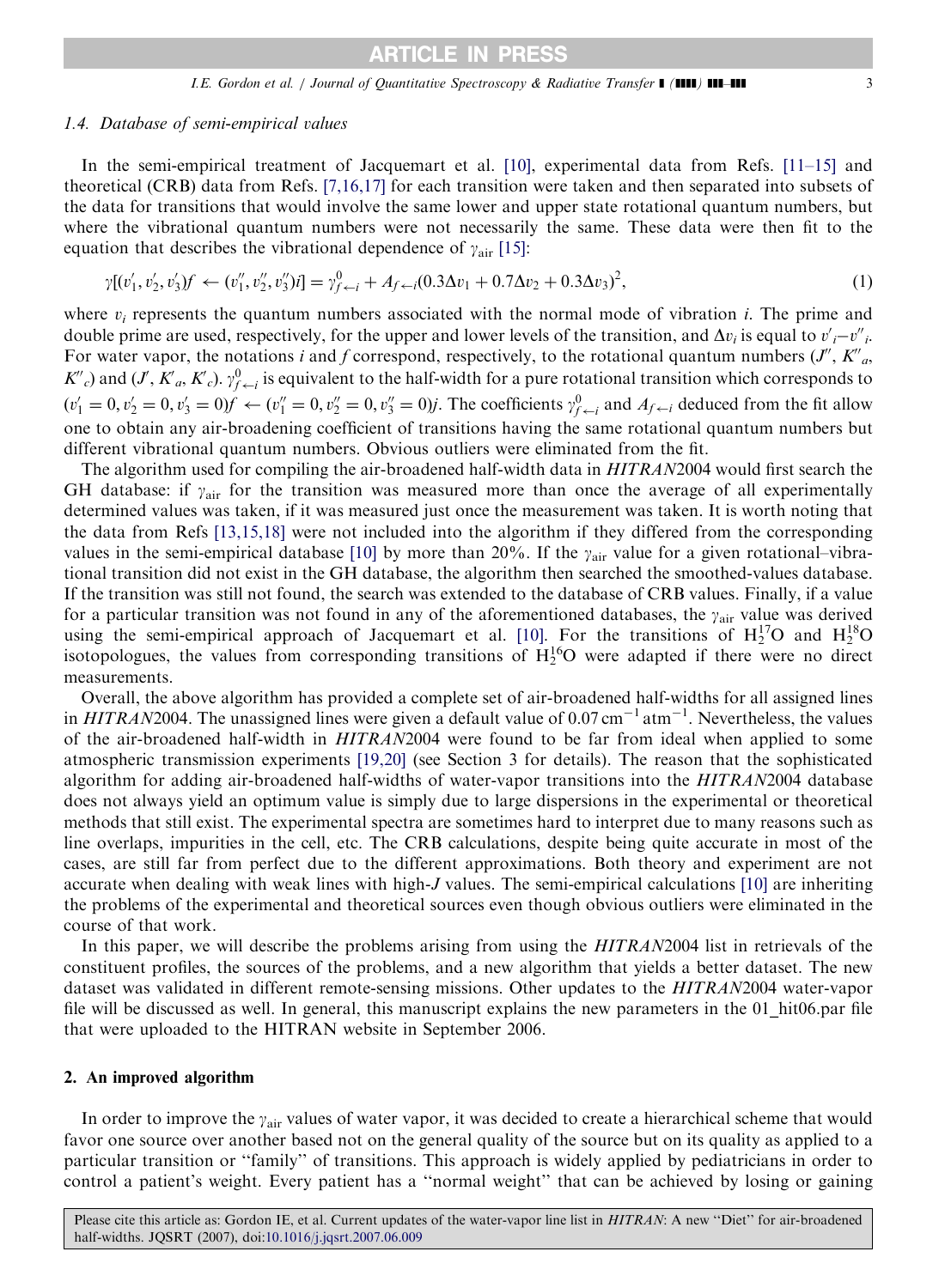#### <span id="page-3-0"></span>4 I.E. Gordon et al. / Journal of Quantitative Spectroscopy & Radiative Transfer  $\blacksquare$  ( $\blacksquare$ )  $\blacksquare$

weight, but the recommended diet for every person is different as everyone has a different metabolism, daily activities, etc. We therefore called our new algorithm for adding air-broadened half-widths of water-vapor lines to the HITRAN database a "Diet". In this section, the development of the Diet will be discussed and the steps of the algorithm will be summarized.

The GH database [\[3\]](#page-11-0) aggregates the results of all experimental works that were performed before 2004, including ones dating back to the 1930s. It would be naive to assume that the quality of all experiments and their interpretation was ideal, and, as a first step, it was decided to find and omit the sources that provided consistently inaccurate values.

Fig. 1 shows the ratios of experimental  $\gamma_{\text{air}}$  values reported in different sources [\[4,12,21–30\]](#page-11-0) in the 1000–2000 cm<sup>-1</sup> region (as an example) to corresponding values calculated by the CRB method plotted against the values of CRB  $\gamma_{\text{air}}$ . The values from a certain source are shown only if there were at least five measurements in the selected wavenumber range. While at low values of  $\gamma_{air}$  (effectively, transitions with high J) the ratios are not expected to be necessarily very close to 1 since both experiments and theoretical calculations lack accuracy there, at higher values of  $y_{air}$  the ratios are expected to be close to 1. One can see that data from larger datasets such as Zou and Varanasi [\[12\]](#page-12-0) and Toth [\[4\]](#page-11-0) agree well with CRB calculations (with rare exceptions), while those from some other references such as Refs. [\[21,22\]](#page-12-0) often deviate. We have also examined the plots created by Gamache and Hartmann when their database was assembled [\[3\]](#page-11-0). [Fig. 2](#page-4-0) is an example of such an investigation. In [Fig. 2](#page-4-0) one can see air-broadened half-widths measured for four transitions by three or four independent laboratories, namely the works of Toth [\[4\],](#page-11-0) Zou and Varanasi [\[12\],](#page-12-0) Chang and Shaw [\[21\]](#page-12-0), and Nicolaisen [\[24\].](#page-12-0) The error bars represent experimental uncertainties reported in these works. The dashed line is the average half-width that was put into the HITRAN2004 database for these transitions. The numbers AD and Max in the boxes are the average percent differences between any two measurements and the maximum percent difference between any two measurements. It is worth noting that difference is stated in percents of one of the values rather than of the average (as is more common in these types of comparisons). In all four plots (and through most of the dataset), the measurements performed by Chang and Shaw [\[21\]](#page-12-0) disagree with those of Zou and Varanasi [\[12\]](#page-12-0) and Toth [\[4\]](#page-11-0), which are very consistent in general.

It is also clear from [Figs. 2 and 3](#page-4-0) that it is difficult to correctly estimate experimental uncertainties, as often error bars of different measurements do not overlap.



Fig. 1. The ratios of experimental  $\gamma_{\text{air}}$  to the corresponding CRB  $\gamma_{\text{air}}$  plotted against CRB  $\gamma_{\text{air}}$ .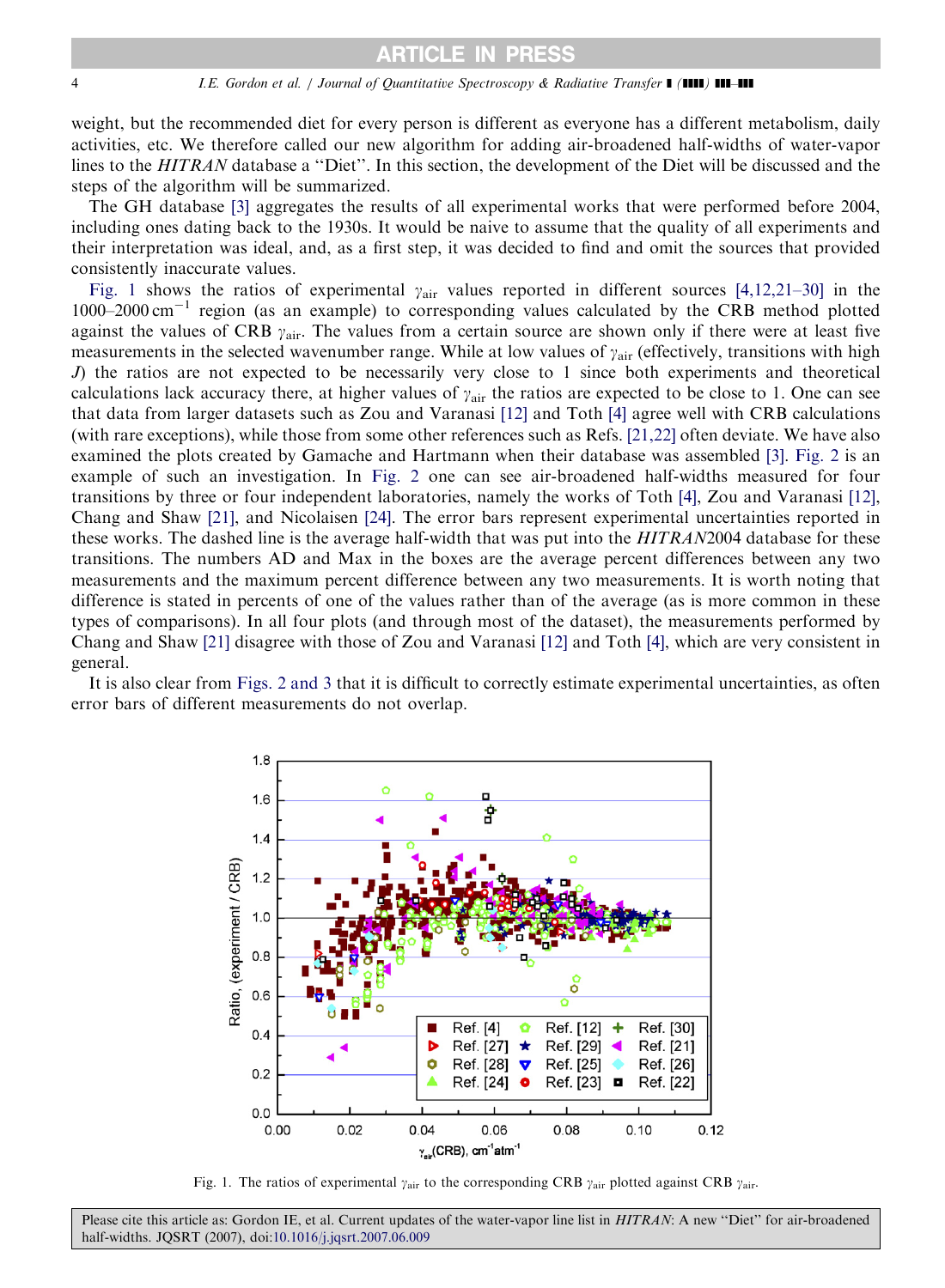<span id="page-4-0"></span>

I.E. Gordon et al. / Journal of Quantitative Spectroscopy & Radiative Transfer ] (]]]]) ]]]–]]] 5

Fig. 2. An example of consistent disagreement of one source of experimental values with others. Upper and lower states involved in the transitions are given in the shadowed boxes as  $(v'_1, v'_2, v'_3) \leftarrow (v''_1, v''_2, v''_3)$ ,  $J'_{Ka'Kc'} \leftarrow J''_{Ka''Kc''}$ . See text for other details.

After examination of the quality of data from different sources, the data from Refs. [\[21,22,28,31–35\]](#page-12-0) were omitted from the GH database. The lower quality of some of the data in these sources is corroborated by Toth in Table 5 of Ref. [\[5\]](#page-11-0). After a final list was created, it was realized that Ref. [\[32\]](#page-12-0) in general contains very good data, but the values from this work had not undergone a proper units conversion when incorporated into the GH database and were therefore making a bad contribution to the average. Nevertheless, there are plenty of other accurate measurements existing for the transitions studied in Ref. [\[32\]](#page-12-0) and the quality of the final halfwidths that were incorporated into the new HITRAN list had not suffered by omission of these measurements. The values from Ref. [\[32\]](#page-12-0) are not included in [Fig. 1](#page-3-0). It should be stated that not all of the measurements in the above references are necessarily inaccurate.

Sometimes, however, it was hard to determine whether one or another experimental work was reliable, since it produced an equal amount of good- and bad-quality data. In [Fig. 3a](#page-5-0) the measurement from Brown et al. [\[14\]](#page-12-0) agrees better with that from Schermaul et al. [\[18\]](#page-12-0) than with the one from Merienne et al. [\[13\]](#page-12-0), whereas in [Fig. 3b](#page-5-0) the measurement from Ref. [\[14\]](#page-12-0) agrees better with that from Ref. [\[13\]](#page-12-0) than with the one from Ref. [\[18\]](#page-12-0). This is a very common situation observed when scrutinizing the plots. To solve this problem, it was decided to compare the values in the GH database with those from semi-empirical calculations of Jacquemart et al. [\[10\]](#page-12-0). If the value in the GH database was more than 20% different from the semi-empirical value for the same transition, it was omitted from the Diet. The quality of the semi-empirical value is strongly dependent on the level of approximation used in the calculations in Ref. [\[10\]](#page-12-0) (see Ref. [\[10\]](#page-12-0) for details) and is also affected by the amount and quality of the input data. Nevertheless, it is considered to be within 20% of the real value of  $y_{\text{air}}$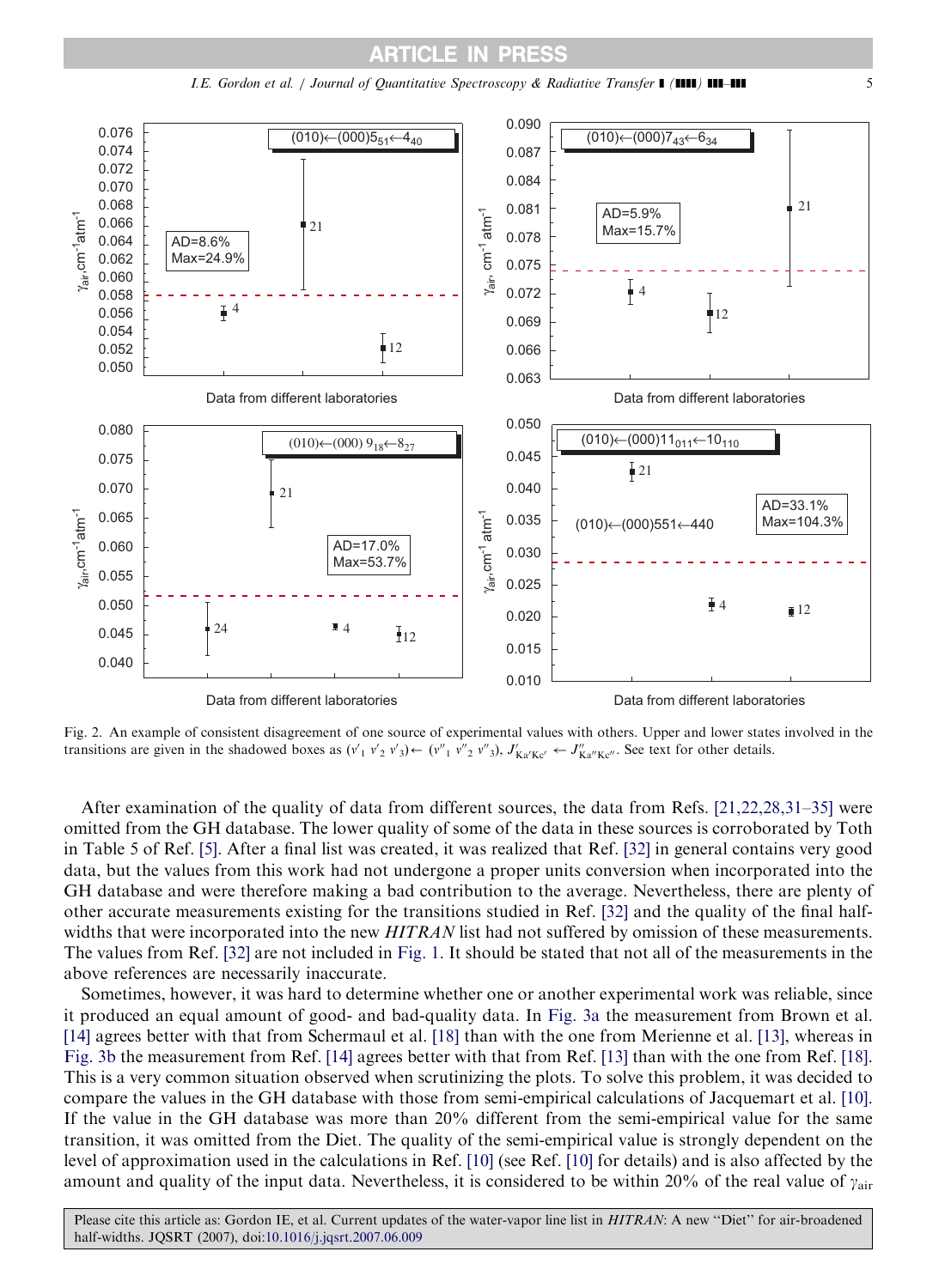# ARTICLE IN PRESS

<span id="page-5-0"></span>



Fig. 3. Illustration of the difficulty of determining which source is more reliable. Upper and lower states involved in the transitions are given in the shadowed boxes as  $(v'_1 v'_2 v'_3) \leftarrow (v''_1 v''_2 v''_3)$ ,  $J'_{Ka'Kc'} \leftarrow J''_{Ka''Kc''}$ . See text for details.

Table 1 Definition of U depending on the number of measurements in the GH database

| N            | Definition of $U$                                                                                                                                                                                                                     |
|--------------|---------------------------------------------------------------------------------------------------------------------------------------------------------------------------------------------------------------------------------------|
| N>2<br>$N=2$ | U is an absolute percent difference between the average value and the measurement that deviates the most from it.<br>U is a percent difference between measured values with respect to the smaller value out of the two measurements. |
| $N=1$        | $U$ is a reported experimental uncertainty.                                                                                                                                                                                           |

for most of the transitions. We also recommend the use of the semi-empirical dataset when one conducts new experiments, i.e. the new measurements should be expected to be close to the semi-empirical values and if they are not, a careful reanalysis of the particular measurement is in order.

However, 20% accuracy is not satisfactory and further treatment of data is required. The criterion of the data quality was an uncertainty (U), which is defined differently depending on the number of measurements available for a particular transition. The definitions are given in Table 1.

The Diet starts with searching the GH database and it takes an experimental value (or average of experimental measurements if more than one exists) if the following requirements are satisfied:

(i) for  $J_{\text{ave}} \leq 8$ ,  $U < 7\%$ ,

- (ii) for  $8 < J_{\text{ave}} \le 13$ ,  $U < 10\%$ ,
- (iii) for  $J_{\text{ave}} > 13$ ,  $U < 15\%$ ,

where  $J_{\text{ave}} = (J' + J'')/2$ .

If the above conditions do not hold, then the experimental average is disregarded and the CRB value is used. If the theoretical value does not exist for this transition, or at  $J > 8$  either the upper or the lower state is near the prolate limit defined by  $(K_a/J) > 0.75$ , the semi-empirical value is used.

The J-dependence of the above constraints on uncertainty is necessary due to the fact that the air-broadened half-widths are getting narrower with increase of J while experimental limitations are the same. Therefore, the uncertainty  $U$  (in %) is increasing with J as well, assuming the same quality, although the experimental values may be lacking quality at higher J values, as corresponding transitions are generally weak. Likewise, the quality of the CRB calculations decreases with the increase of  $J$  as well. Several constraint limits (both on  $J$ 's and uncertainties) were tested and it seems that the limits above yield the best result.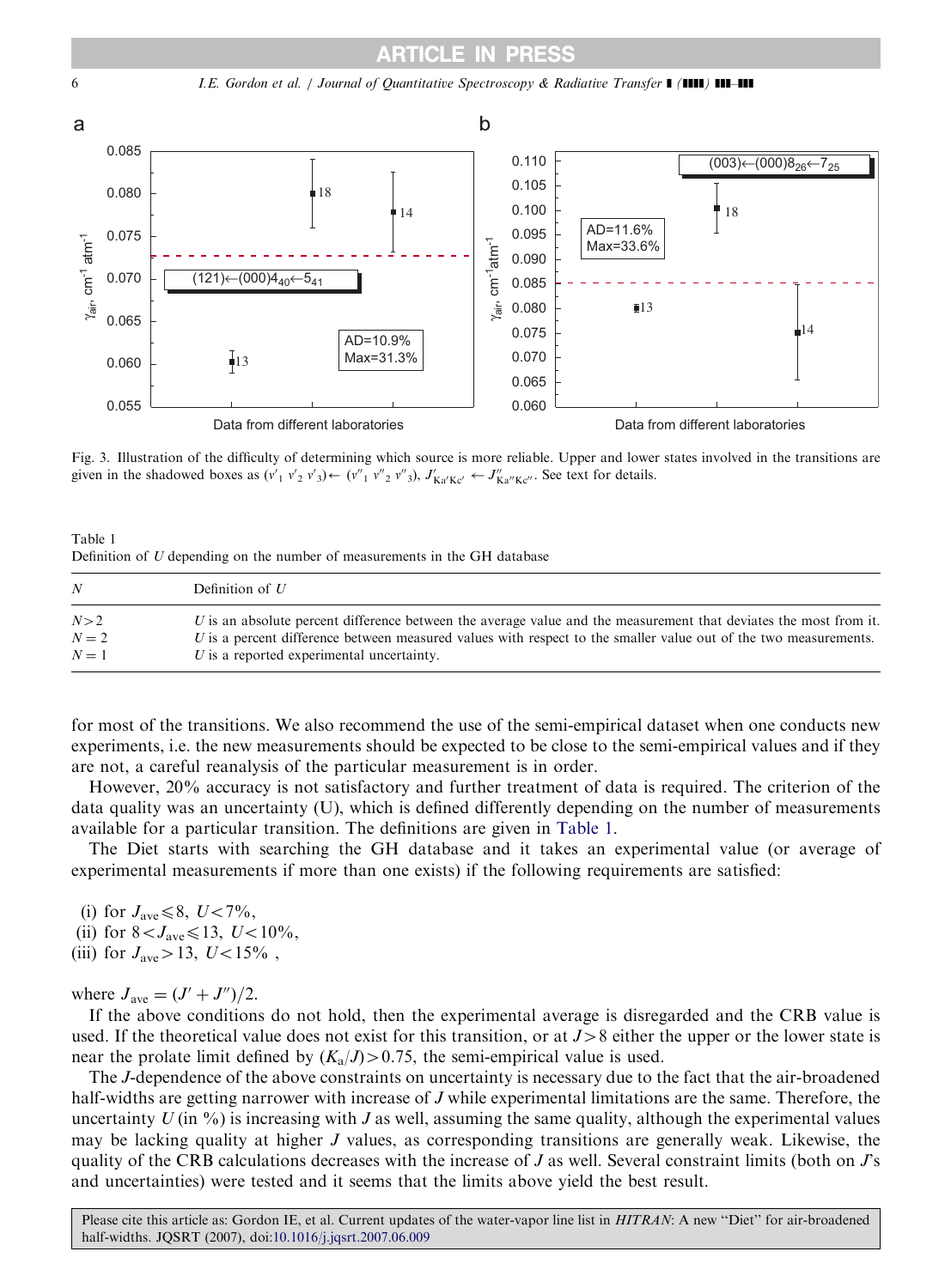# I.E. Gordon et al. / Journal of Quantitative Spectroscopy & Radiative Transfer **1 (1111) 111-111** 7

<span id="page-6-0"></span>For the case when transitions were measured three or more times, it may seem questionable why all measurements are disregarded if the requirements above are not satisfied, instead of eliminating only the measurements that are farthest from the average. The reason is that unfortunately in some cases the outlying measurement may actually be more accurate than the other measurements of the same transition despite their



Fig. 4. A flow diagram of the new algorithm for choosing air-broadened half-widths from different sources. N is the number of measurements of air-broadened half-width for a transition.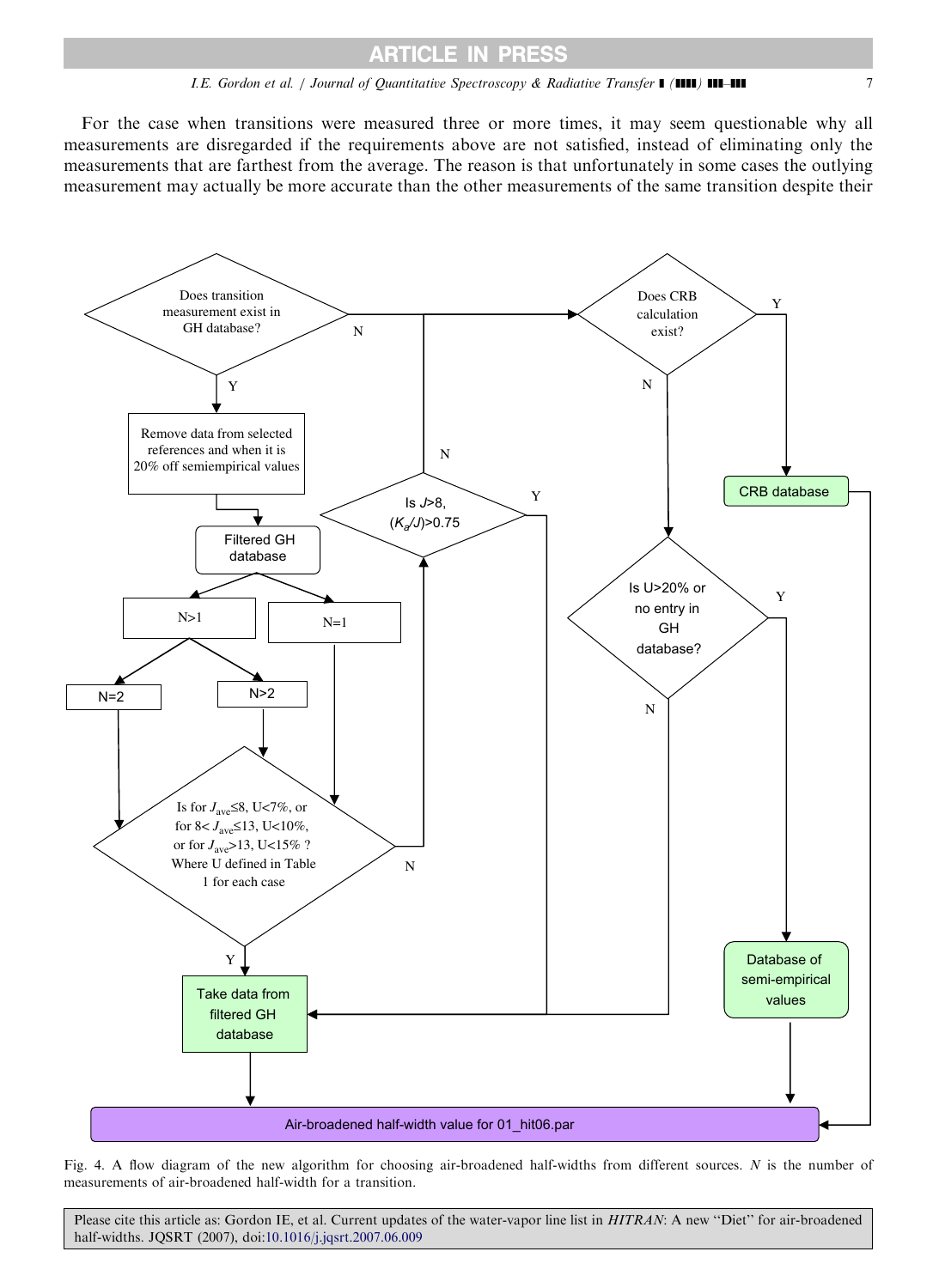#### 8 I.E. Gordon et al. / Journal of Quantitative Spectroscopy & Radiative Transfer  $\blacksquare$  ( $\blacksquare$ )  $\blacksquare$

agreement between each other. Besides, in most of the cases, three or more measurements are only available for moderate J values for which CRB calculations are expected to be accurate within 5%.

The Diet is summarized in the flow diagram given in [Fig. 4](#page-6-0). Fig. 5 shows the percent differences in the principal isotopologue  $\gamma_{\text{air}}$  values of the HITRAN2004 database and result of the current work (01\_hit06.par file available on the HITRAN website). The transitions for which  $y_{\text{air}}$  was unchanged as well as the lines that have changed by more than 120% are not shown, and different symbols are used for transitions with different  $\Delta K$  to give the reader an idea of the relative intensities of the plotted transitions. Below 8000 cm<sup>-1</sup> one can see a large amount of significant differences, while above that wavenumber the difference does not exceed 20% (with the exception of three transitions around  $12,000 \text{ cm}^{-1}$ ), which is not surprising since in  $HITRAN2004$  the data from Refs. [\[13,15,18\]](#page-12-0) were already tested against the semi-empirical calculations, for 20% agreement. For the three outlying transitions,  $y_{air}$  values in  $HITRAN2004$  were originating from the experimental work of Lucchesini et al. [\[36\]](#page-12-0) and apparently these values were significantly different from semi-empirical predictions. The listing of all transitions for which widths have been changed can be found in the supplementary file.

Although the above algorithm proves to be very efficient, one should not expect the accuracy of the  $y_{\text{air}}$ values to be better than 5% (although in many cases they are). Therefore, if better accuracy is needed and potentially achievable, one has to determine the best value manually for a particular case. For example, for the important microwave transition at 22 GHz the Diet chooses the value of  $0.0942 \text{ cm}^{-1} \text{ atm}^{-1}$ , which is an average of three experimental measurements  $(0.0918 \text{ cm}^{-1} \text{ atm}^{-1}$  [\[37\],](#page-12-0)  $0.0965 \text{ cm}^{-1} \text{ atm}^{-1}$  [\[38\]](#page-12-0), and  $0.0942 \text{ cm}^{-1}$  atm<sup>-1</sup> [\[39\]\)](#page-12-0) that have cleared the filtering criteria because they were relatively close to each other, whereas the value from CRB calculations is  $0.0920 \text{ cm}^{-1} \text{ atm}^{-1}$  and the value from the corresponding rotational transition in the  $v_2$  band is 0.0909 cm<sup>-1</sup> atm<sup>-1</sup> (current update). This suggests that the current value in the update is overestimated. For the future HITRAN edition, we will adapt the value from the newest CRB calculations  $(0.0918 \text{ cm}^{-1} \text{ atm}^{-1})$  that include the explicit determination of the velocity integral. Similarly, the new CRB value will be adapted for another important microwave line at 183 GHz. These values have been applied in the MonoRTM radiative transfer model and yielded a good agreement with ground-based radiometric measurements from atmospheric radiation measurement (ARM) sites in Oklahoma and Alaska [\[40\].](#page-12-0)

Another important point to make here is that, in contradiction to our original point of view, the older data (say, before 1960) are not necessarily worse than newer data. Ref. [\[37\]](#page-12-0) (1945) for example seems to provide a



Fig. 5. Percent difference  $100 \times (\gamma_{air}(HITRAN2004) - \gamma_{air}(Update))/\gamma_{air}(HITRAN2004))$  plotted against the wavenumber of the corresponding transition.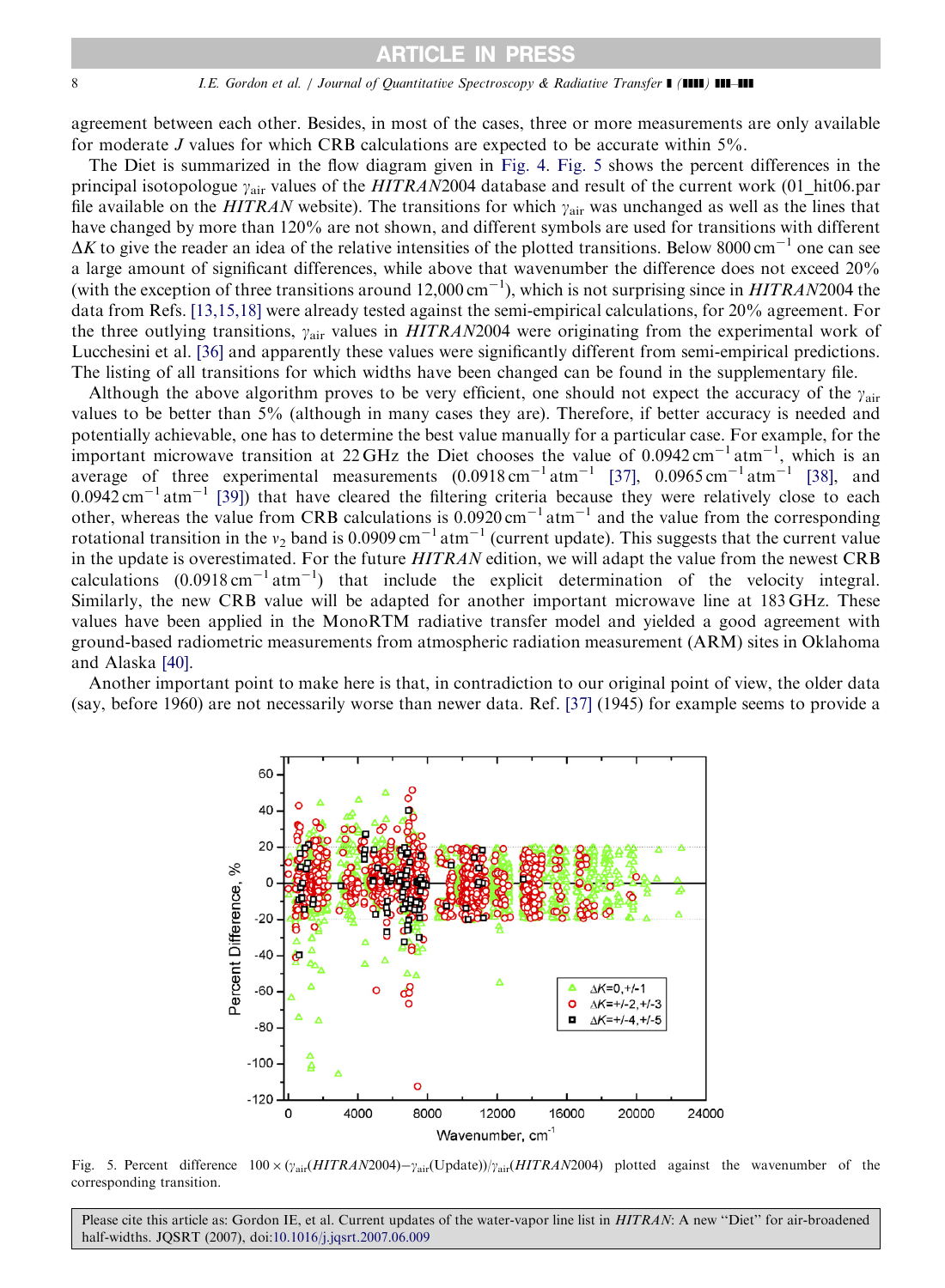more accurate value than more recent (1969 and 1970) measurements in Refs. [\[38,39\]](#page-12-0). Therefore, it was decided not to remove the data from older references from the GH database as was planned originally.

# 3. Validation of the new algorithm

The new line list that was created in the course of this work was tested in application to several remotesensing missions. Below some of these missions are described and results of their validation of our new line list are presented.

# 3.1. Ground-based measurements: atmospherically emitted radiance interferometer (AERI-ER)

The water vapor  $v_2$  spectral region is commonly used for passive infrared remote sensing due to its large opacity range. The far-infrared pure rotational water-vapor band is an important spectral region for earth energy budget climate studies. The pure rotational region has a larger contribution to the longwave cooling rates [\[41\],](#page-13-0) as it is closer to the peak of the blackbody radiance curve at terrestrial atmospheric temperatures. Therefore, it is important that the radiative transfer calculation, especially the spectroscopic parameters and the continuum, be as accurate as possible in the far-infrared region. Due to the limited utilization of the far infrared for remote sensing, there are not a lot of instruments monitoring the atmosphere in the infrared that can be used for validating the radiative transfer calculations in the far-infrared region. The Atmospheric Radiation and Measurement (ARM) program operates a ground-based extended range AERI-ER at the North Slopes of Alaska (NSA) that measures down to 400 cm<sup>-1</sup> in the infrared. Since the vertical distribution of water vapor in the atmosphere is significantly weighted towards the surface, the ground-based observations in the strong-absorbing pure-rotation band must be performed under conditions of very low atmospheric water-vapor loading in order for the lines not to become opaque close to the instrument. In addition, since the measurements are ground-based, the pressure-broadened widths are important in the line-by-line radiance calculations.

Presented in [Fig. 6](#page-9-0) is an example of a comparison of the Line-By-Line Radiative Transfer Model (LBLRTM) [\[42\]](#page-13-0) calculations with AERI-ER observations in the far infrared that demonstrates the impact of recent versions of the water-vapor spectroscopic lines in the HITRAN database. The AERI-ER NSA downwelling radiance observations on March 11, 2001 were performed at the surface with a spectral resolution of 0.48 cm<sup>-1</sup>. The temperature and water-vapor profiles used in the LBLRTM calculation were obtained from a radiosonde launched from the NSA ARM site, which was coincident and co-located with the AERI-ER measurements. In order to account for inaccuracies in the radiosonde water-vapor measurements [\[43\]](#page-13-0), the water-vapor profile was scaled with a retrieved total column water vapor. This case has a very low water-vapor loading of 0.17 perceptible cm, allowing for the observation of stronger water-vapor lines that are typically opaque. [Fig. 6](#page-9-0) shows that the radiance residuals (AERI-LBLRTM) in this region differ significantly when the calculations use  $HITRAN2004$  compared with  $HITRAN2000$  plus updates  $(HITRAN2000+)$  [\[44\]](#page-13-0). These residuals indicate that the air-broadened half-widths in the initial release of HITRAN2004 were not as accurate as in the previous  $HITRAN2000+$ . This work was the basis of the re-evaluation and updates made to the initial HITRAN2004 water-vapor line parameters outlined in this article. Radiance residuals in [Fig. 6](#page-9-0) show that the updated  $HITRAN2004$  ( $HITRAN2004$ ) water lines are an improvement over the initial HITRAN2004 release and slightly better than the results obtained when using HITRAN2000+ water-vapor lines in the LBLRTM calculation. In the first five rows of [Table 2,](#page-9-0) a change of air-broadened half-widths in the HITRAN database for several transitions in the range of interest is shown. The frequencies are taken from the HITRAN2004 edition. In the HITRAN2004 database, some of the  $\gamma_{\text{air}}$  were determined by taking an average of the measurements available for the transition. As can be seen in that region, none of the measurements have cleared the filtering procedure and therefore were replaced with CRB calculations, which proved to be quite accurate.

The new line list was also tested against the ground-based Fourier transform spectrometer observations in the 1000–2000 cm<sup>-1</sup> region acquired during the Italian phase of the EAQUATE campaign [\[45\]](#page-13-0). The authors of Ref. [\[45\]](#page-13-0) have tested the data from HITRAN2000, HITRAN2004, and the current update and concluded that the latter yields the highest consistency with the observations.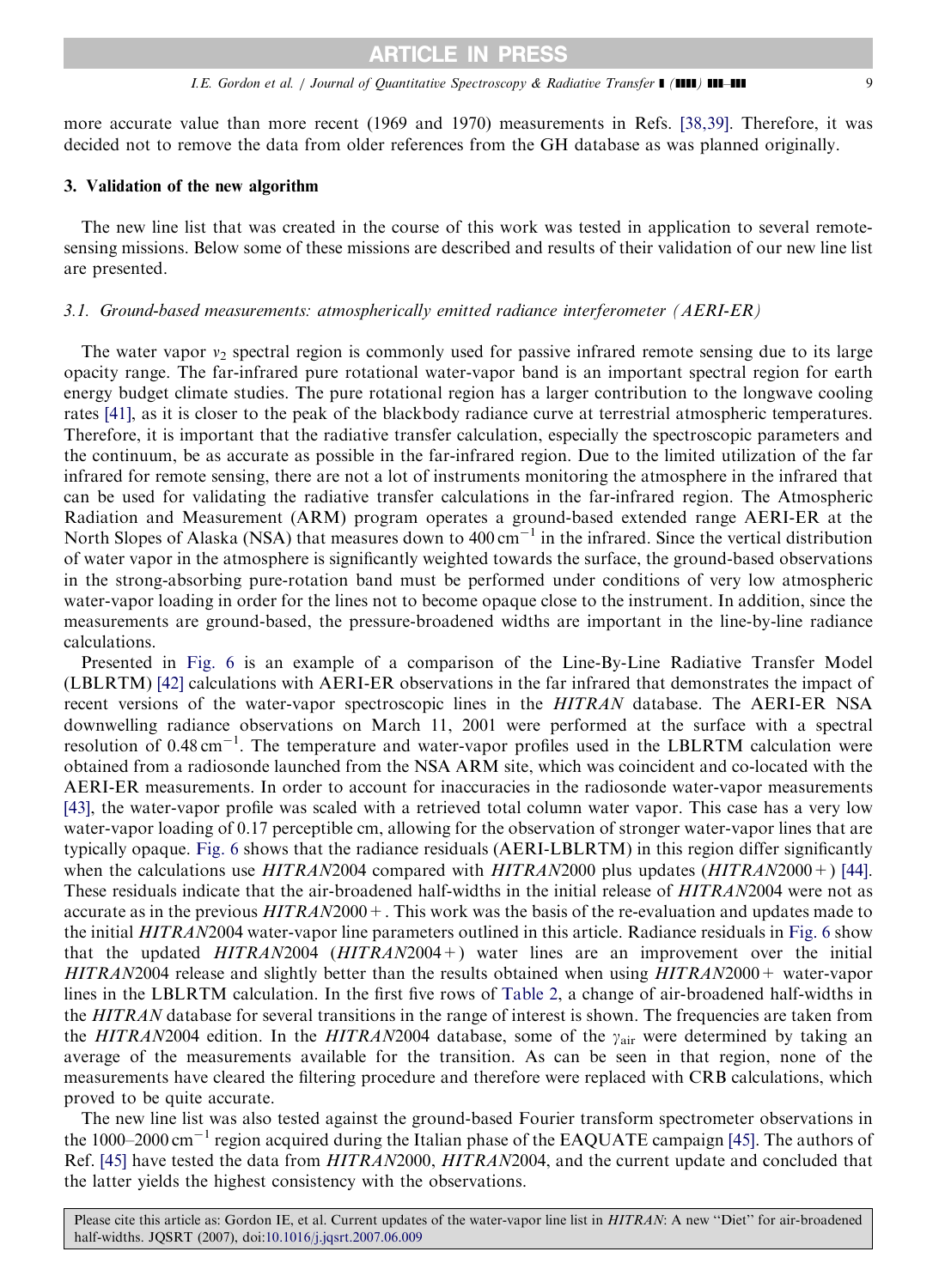<span id="page-9-0"></span>



Fig. 6. A comparison example of LBLRTM [\[42\]](#page-13-0) calculations with AERI-ER observations that demonstrates the impact of recent versions of the water-vapor spectroscopic lines in the HITRAN database.

| Table 2 |                                                                                    |  |  |  |
|---------|------------------------------------------------------------------------------------|--|--|--|
|         | Examples of the changes of air-broadened half-widths in the <i>HITRAN</i> database |  |  |  |

| Wavenumber<br>$\rm (cm^{-1})$ | Intensity<br>$(cm  molecule-1)$ | $\gamma_{\text{air}}$ - 2004<br>$\rm (cm^{-1}\,atm^{-1})$ | Source in<br>$HITRAN2004^a$ | $\gamma_{\text{air}}$ —Update<br>$\rm (cm^{-1}\,atm^{-1})$ | Source in update |
|-------------------------------|---------------------------------|-----------------------------------------------------------|-----------------------------|------------------------------------------------------------|------------------|
| 441.7140                      | $3.645E - 21$                   | 0.0605                                                    | $[35]$                      | 0.0853                                                     | $^{[8]}$         |
| 502.2564                      | $1.733E - 20$                   | 0.0769                                                    | [31, 35]                    | 0.0569                                                     | [8]              |
| 536.2459                      | $1.355E - 21$                   | 0.1051                                                    | [31, 34]                    | 0.0802                                                     | $^{[8]}$         |
| 576.1144                      | $6.235E - 21$                   | 0.0631                                                    | [31, 35]                    | 0.0464                                                     | $^{[8]}$         |
| 600.1034                      | $2.382E - 21$                   | 0.0702                                                    | [31]                        | 0.0400                                                     | $^{[8]}$         |
| 1987.3401                     | $1.364E - 23$                   | 0.1008                                                    | [4, 33]                     | 0.0927                                                     | [4]              |

<sup>a</sup>If more than one source is listed, it means that the average of the values reported in these sources is taken.

#### 3.2. Limb measurements from satellite and balloons

The new air-broadened half-width values were also validated in different missions performing remote sensing above the lower troposphere.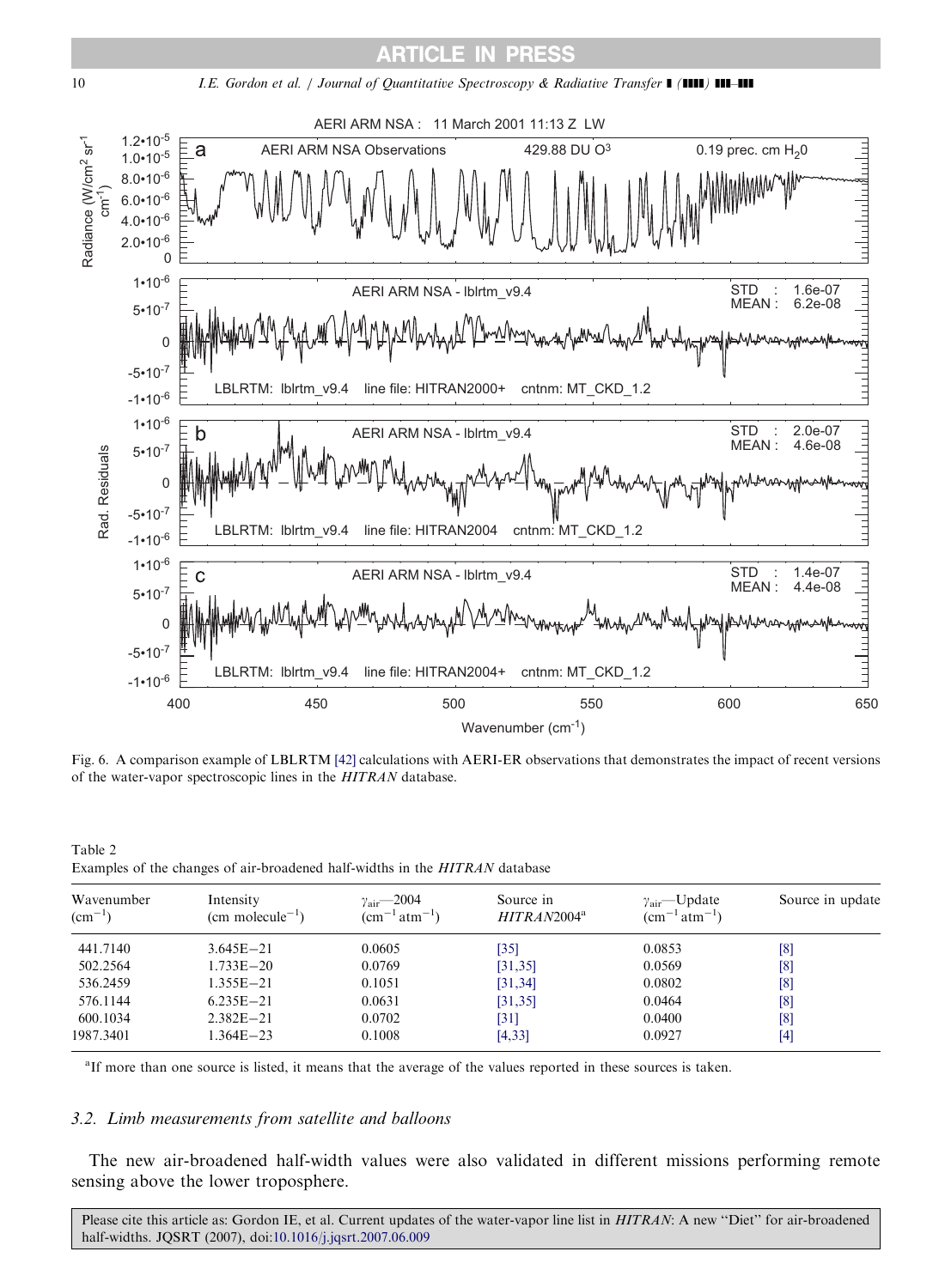The Atmospheric Chemistry Experiment (ACE), a satellite mission for remote sensing of the Earth's atmosphere developed by the Canadian Space Agency, features a high-resolution infrared Fourier transform spectrometer measuring in occultation mode [\[46\].](#page-13-0) In ACE retrievals, only small portions of the spectrum (typically  $0.3-1 \text{ cm}^{-1}$ ) are being analyzed, rather than the entire spectrum. These microwindows are chosen in a way that most of their spectral features belong to the molecule of interest, assuming that known spectroscopic parameters for these features are accurate [\[47\]](#page-13-0). For  $H<sub>2</sub>O$  retrievals from ACE, the new set of broadening parameters yields improved residuals at low altitudes relative to the residuals using HITRAN2004 parameters, leading to a decrease in fitting chi-squared of the order of 10%. Considering that the altitudes in these retrievals are above 5 km where the pressure of air is less than that on the ground, and that parameters for the transitions in selected microwindows are considered to have sufficient accuracy already, the 10% improvement is a significant achievement.

In Fig. 7, an example of such improvement is presented, and the decrease in the residual is apparent when the update described in this paper is used. The evolution of the air-broadened half-widths of this line in the HITRAN database is presented in the last row of [Table 2](#page-9-0). In the HITRAN2004 edition, the average of available experimental values was used; in the current update only the measurements from Ref. [\[4\]](#page-11-0) have passed the filtering procedure, yielding a more accurate value for air-broadened half-width.

However, there remain significant w-shaped residuals in the fitting of H<sub>2</sub>O lines for ACE spectra, features consistent with line shape effects from changes of velocity during collisions and/or the dependence of collisional parameters on absorber velocity [\[48\].](#page-13-0) This suggests that the Voigt function is not sufficiently accurate for H<sub>2</sub>O in the ACE spectra, and future processing of the ACE measurements will therefore employ a more complex line-shape function for H2O, such as the speed-dependent Voigt function [\[48\]](#page-13-0).

The new update was also used in retrievals of temperature and water-vapor profiles from broad-band measurements of the atmospheric emission spectrum in the  $100-1000 \text{ cm}^{-1}$  region acquired by a balloon-borne FT spectrometer (nadir sounding) [\[49\].](#page-13-0) The chi-square value of the fit was 0.960, whereas it was 0.988 when using the original HITRAN2004 [\[50\]](#page-13-0). The improvement may seem to be very slight, but again the pressure of air is low and the effect of the accuracy of values of air-broadened half-widths on the retrievals is lower.

#### 4. Conclusions and potential improvements

When one has to pick the most accurate value out of several originating from different imperfect sources, there are numerous ways of accomplishing this feat. However, one should realize that none of these ways will be absolutely flawless. In this work, an algorithm for choosing values of air-broadened half-widths for inclusion into the HITRAN database was developed based on the physical principles and statistics. We do not claim that this algorithm is the best possible solution of the problem. Nevertheless, the new algorithm



Fig. 7. Comparison of molecular profiles measured with ACE-FTS and the ones calculated using HITRAN2004 and the update described in this paper.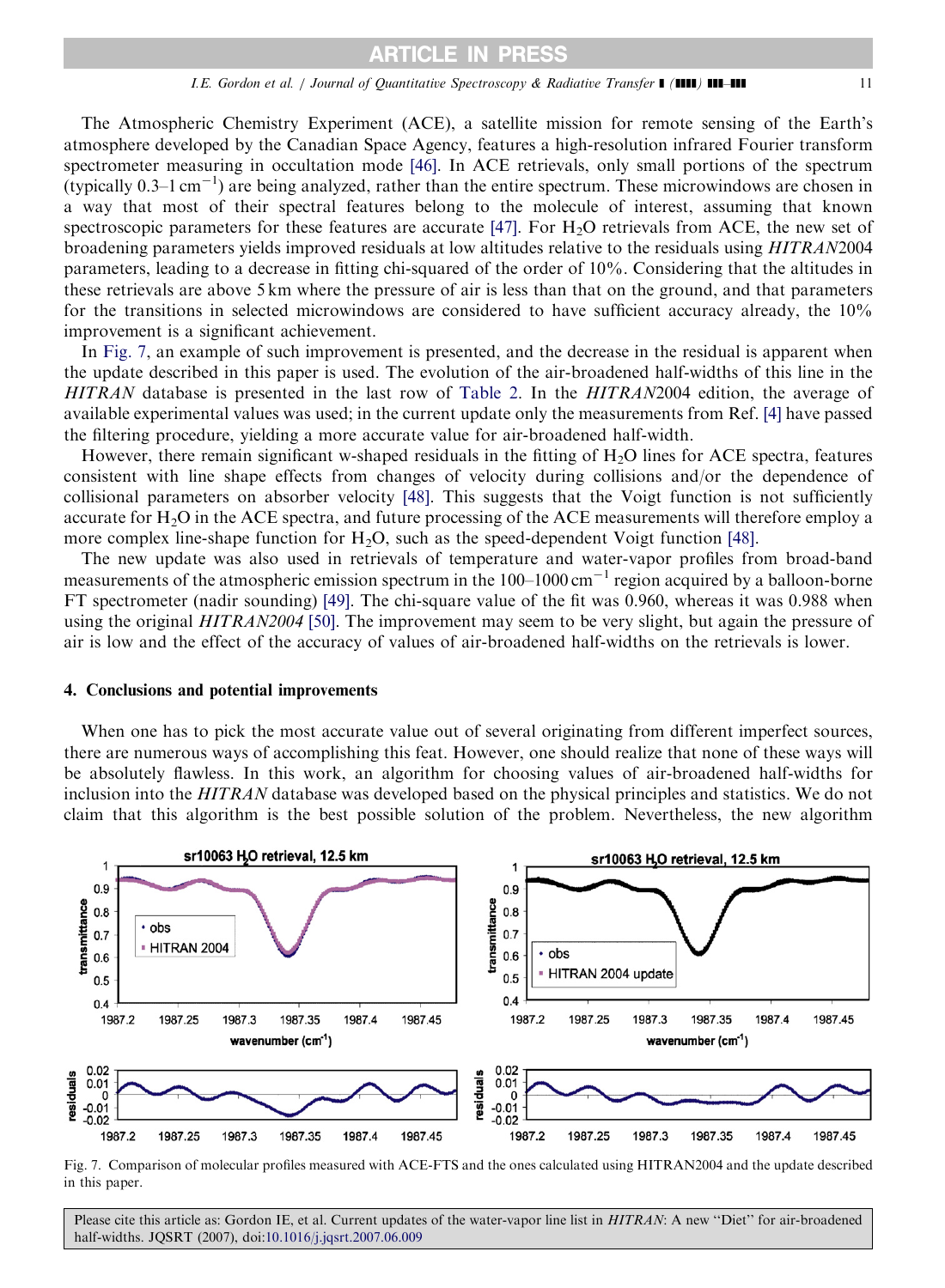#### <span id="page-11-0"></span>12 *I.E. Gordon et al. | Journal of Quantitative Spectroscopy & Radiative Transfer* | (1111) **111-111**

provided significant improvement to the current HITRAN2004 edition, as was demonstrated in the validation in application to different remote-sensing missions. This work is an excellent example of fruitful collaboration between the HITRAN project and end users, which is extremely important for the continuous improvement of the HITRAN database. In total, air-broadened half-width values were updated for 11,787 transitions of water vapor in the HITRAN2004 database (6789 for  $H_2^{16}O$ , 2906 for  $H_2^{17}O$ , and 2092 for  $H_2^{18}O$ ). A supplementary file listing transitions with changed air-broadened half-widths is provided.

In order to improve the current list further, more experimental works are desirable, especially in the near-IR region. There have already been a number of publications extending data existing in the GH database. The CRB calculations have proven to be a good alternative to the experimental values, especially considering that it is a little easier to anticipate where CRB values will be inaccurate. The CRB values for shorter wavelength regions [\[17\]](#page-12-0) will be included into the algorithm. Nevertheless, further developments of the CRB method are needed, to be more confident in the theoretical values throughout the entire frequency range. In particular, the intermolecular potential constants will need to be better determined and the use of wavefunctions from ab initio calculations will replace the Watson Hamiltonian approach. When a significant bulk of new theoretical and experimental values becomes available, it would also be useful to update existing semi-empirical calculations.

Other pressure-induced parameters of water vapor are needed for some improvements in HITRAN. For example, the temperature dependences of air-broadened half-widths will be updated based on the work of Toth et al. [\[51\].](#page-13-0)

# 5. Other updates to the water-vapor parameters in HITRAN2004

The H<sub>2</sub><sup>18</sup>O parameters have been updated and H<sub>2</sub><sup>17</sup>O parameters have been added in the 3v +  $\delta$  and 4v polyad region using data from Tanaka et al. [\[52\].](#page-13-0)

Twenty-five lines in the  $14,468-14,558$  cm<sup>-1</sup> region were removed from the database according to the recommendation by Tolchenov et al. [\[53\]](#page-13-0) as these lines were in fact due to the oxygen molecule. In the near future, line assignments, intensities and positions for the principal isotopologue of water will be updated in the 9250–26,000  $\text{cm}^{-1}$  region using data from Ref. [\[53\]](#page-13-0).

## Acknowledgments

We thank Linda Brown, Ugo Cortesi and Ken Jucks for their valuable comments regarding this work. We also thank Guido Masiello for providing us with his manuscript prior to publication. Authors IEG and LSR acknowledge the support of the NASA Earth Observing System (EOS), under the grant NAG5-13534.

#### Appendix A. Supplementary Materials

Supplementary data associated with this article can be found in the online version at [doi:10.1016/](dx.doi.org/10.1016/j.jqsrt.2007.06.009) [j.jqsrt.2007.06.009.](dx.doi.org/10.1016/j.jqsrt.2007.06.009)

#### **References**

- [1] Rothman LS, Jacquemart D, Barbe A, Benner DC, Birk M, Brown LR, et al. The HITRAN 2004 molecular spectroscopic database. JQSRT 2005;96:139–204.
- [2] Chu WP, Chiou EW, Larsen JC, Thomason LW, Rind D, Buglia JJ, et al. Algorithms and sensitivity analyses for stratospheric aerosol and gas experiment-II water-vapor retrieval. J Geophys Res Atm 1993;98:4857–66.
- [3] Gamache RR, Hartmann JM. An intercomparison of measured pressure-broadening and pressure-shifting parameters of water vapor. Can J Chem 2004;82:1013–27.
- [4] Toth RA. Air- and N<sub>2</sub>-broadening parameters of water vapor:  $604-2271 \text{ cm}^{-1}$ . J Mol Spectrosc 2000;201:218-43.
- [5] Toth RA. Measurements and analysis (using empirical functions for widths) of air- and self-broadening parameters of H<sub>2</sub>O. JQSRT 2005;94:1–50.
- [6] Robert D, Bonamy J. Short range force effects in semiclassical molecular line broadening calculations. J Phys 1979;40:923–43.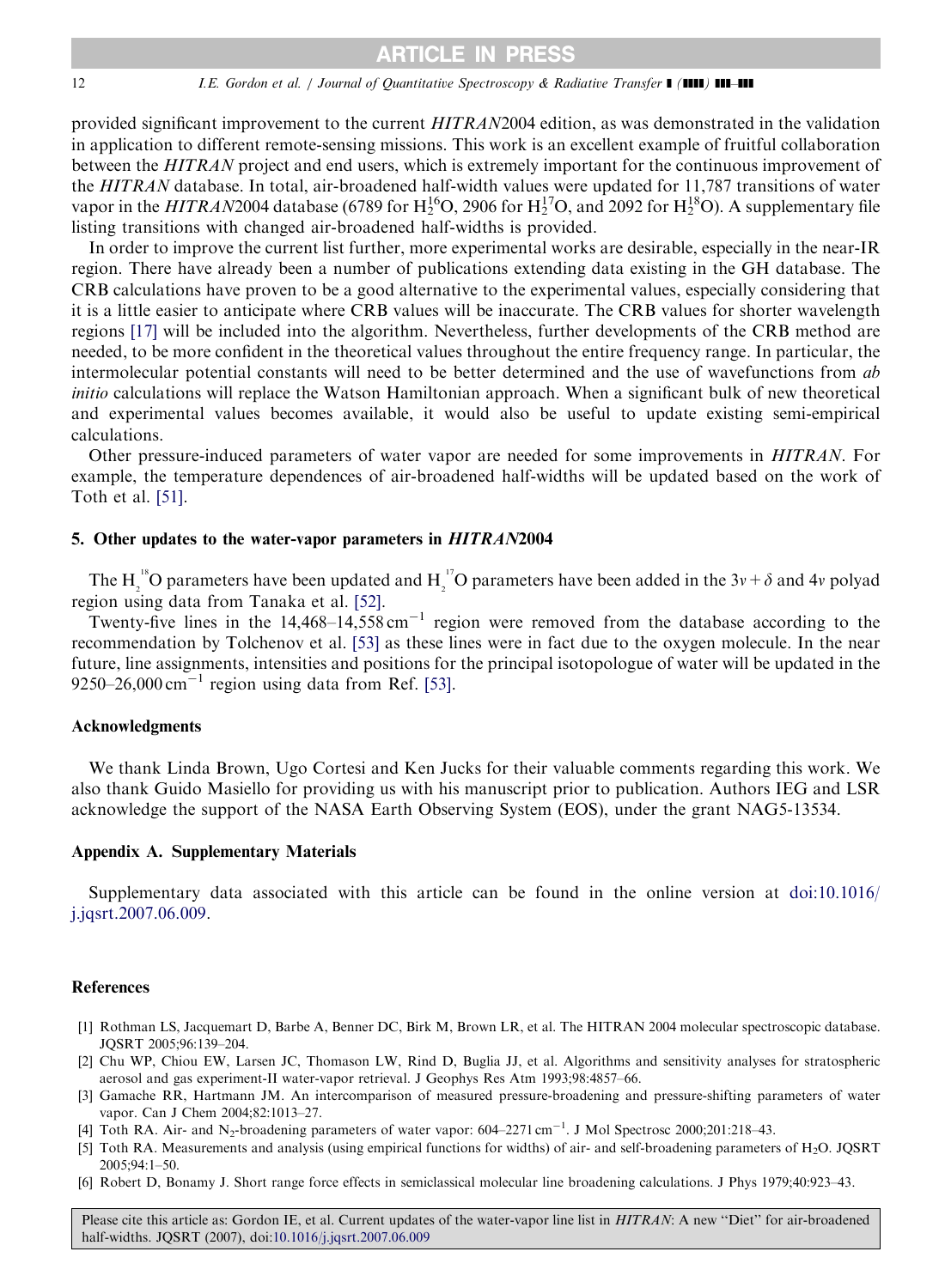I.E. Gordon et al. / Journal of Quantitative Spectroscopy & Radiative Transfer  $\blacksquare$  ( $\blacksquare$ )  $\blacksquare$  13

- <span id="page-12-0"></span>[7] Gamache RR, Fisher J. Half-widths of  $H_2^{16}O$ ,  $H_2^{18}O$ ,  $H_2^{17}O$ ,  $HD^{16}O$ , and  $D_2^{16}O$ : I. Comparison between isotopomers. JQSRT 2003;78:289–304.
- [8] Gamache RR. Line shape parameters of water vapor in the 3.2–17.76 mm region for atmospheric applications. J Mol Spectrosc  $2005:229:9-18$
- [9] Watson JKG. Determination of centrifugal distortion coefficients of asymmetric-top molecules. J Chem Phys 1967;46:1935–49.
- [10] Jacquemart D, Gamache RR, Rothman LS. Semi-empirical calculation of air-broadened half-widths and air pressure-induced frequency shifts of water-vapor absorption lines. JQSRT 2005;96:205–39.
- [11] Toth RA. Linelist of water vapor parameters from 500 to 8000 cm<sup>-1</sup>.  $\langle \text{http://mark4sun.jpl,nasa.gov/data/spec/H2O} \rangle$ .<br>[12] Zou, O. Varanasi, P. Laboratory, measurement, of the spectroscopy line parameters of water vapor in the 61
- [12] Zou Q, Varanasi P. Laboratory measurement of the spectroscopy line parameters of water vapor in the 610–2100 and 3000–4050 cm-<sup>1</sup> regions at lower-tropospheric temperatures. JQSRT 2003;82:45–98.
- [13] Merienne MF, Jenouvrier A, Hermans C, Vandaele AC, Carleer M, Clerbaux C, et al. Water vapor line parameters in the 13000-9250 cm<sup>-1</sup> region. JQSRT 2003;82:99-117.
- [14] Brown LR, Toth RA, Dulick M. Empirical line parameters of  $H_2^{16}O$  near 0.94  $\mu$ m: positions, intensities and air-broadening coefficients. J Mol Spectrosc 2002;212:57–82.
- [15] Fally S, Coheur PF, Carleer M, Clerbaux C, Colin R, Jenouvrier A, et al. Water vapor line broadening and shifting by air in the 26000–13000 cm-<sup>1</sup> region. JQSRT 2003;82:119–31.
- [16] Gamache RR, Hartmann JM. Collisional parameters of H<sub>2</sub>O lines: effects of vibration. JQSRT 2004;83:119-47.
- [17] Gamache RR, Fisher J. Calculated halfwidths and lineshifts of water vapor transitions in the 0.7 µm region and a comparison with published data. J Mol Spectrosc 2001;207:254–62.
- [18] Schermaul R, Learner RCM, Newnham DA, Williams RG, Ballard J, Zobov NF, et al. The water vapor spectrum in the region 8600–15000 cm-1 : experimental and theoretical studies to a new spectral line database. J Mol Spectrosc 2001;208:32–42.
- [19] Massielo G, Esposito F, Grieco G, Pavese G, Restieri R, Serio C, et al. Fitting LBLRTM synthetic spectral radiance to REFIR/BB and BOMEM MR100 down-welling spectra 400 to  $1100 \text{ cm}^{-1}$ . O-R-9, ASSFTS 2005—12th workshop, Québec City, Canada, May 18–20, 2005.
- [20] Shephard MW, Clough SA, Delamere JS, Cady-Pereira K, Mlawer EJ. Validation of the forward model with interferometric measurements for passive remote sensing. O-R-11, ASSFTS 2005—12th Workshop, Québec City, Canada, May 18-20, 2005.
- [21] Chang YS, Shaw JH. Intensities and widths of  $H_2O$  lines between 1800 and 2100 cm<sup>-1</sup>. JQSRT 1977;18:491-9.
- [22] Malathy Devi V, Benner DC, Rinsland CP, Smith MAH, Sidney BD. Diode laser measurements of air and nitrogen broadening in the  $v_2$  bands of HDO,  $H_2^{16}O$ , and  $H_2^{18}O$ . J Mol Spectrosc 1986;117:403-7.
- [23] Rinsland CP, Goldman A, Smith MAH, Malathy Devi V. Measurements of Lorentz air-broadening coefficients and relative intensities in the H<sup>16</sup>O pure rotational and  $v_2$  bands from long horizontal path atmospheric spectra. Appl Opt 1991;30:1427–38.
- [24] Nicolaisen FM. 1990 ASA workshop paper 5.8, Moscow, June 6–8, 1990.
- [25] Cardinet P, Sverin F, Valentin A, Claude ML, Henri A. Wavenumber, intensity and width of water vapour lines in the region of 5.3 μm. C R Acad Sci Paris 1977;284:37-9.
- [26] Eng RS, Kelley PL, Mooradian A, Calawa AR, Harman TC. Tunable laser measurements of water vapor transitions in the vicinity of 5 µm. Chem Phys Lett 1973;19:524–8.
- [27] Eng RS, Kelley PL, Calawa AR, Harman TC, Nill KW. Tunable diode laser measurements of water vapour absorption line parameters. Molec Phys 1974;28:653–64.
- [28] Giesen T, Schieder R, Winnewisser G, Yamada KMT. Precise measurements of pressure broadening and shift for several H<sub>2</sub>O lines in the  $v_2$  band by argon, nitrogen, oxygen, and air. J Mol Spectrosc 1992;153:406–18.
- [29] Remedios JJ. PhD thesis, University of Oxford, 1990
- [30] Mandin JY, Dana V, Badaoui M, Barbe A, Hamdouni A, Plateaux JJ. Measurements of pressure-broadening and pressure-shifting coefficients from FT spectra. J Mol Spectrosc 1994;164:328–37.
- [31] Izatt JR, Sakai H, Benedict WS. Positions, intensities, and widths of water-vapor lines between 475 and 692 cm<sup>-1</sup>. J Opt Soc Am  $1969.59.19 - 26$
- [32] Mucha JA. Tunable diode laser measurements of water vapor line parameters in the 6-µm spectral region. Appl Spectrosc 1982;36:141–7.
- [33] Yamada KMT, Harter M, Giesen T. Survey study of air-broadened water vapor lines in the  $v_2$  band by high-resolution FTIR spectroscopy. J Mol Spectrosc 1993;157:84–94.
- [34] Adel A. Absorption line width in the rotation spectrum of atmospheric water vapor. Phys Rev 1947;71:806–8.
- [35] Stevert DW, Wang WF, Sirota JM, Donahue NM, Reuter DC. Pressure broadening coefficients for rotational transitions of water in the  $380-600 \text{ cm}^{-1}$  range. JQSRT 2002;72:775-82.
- [36] Lucchesini A, Gozzini S, Gabbanini C. Water vapor overtones pressure line broadening and shifting measurements. Eur Phys J D 2000;8:223–6.
- [37] Becker GE, Autler SH. Water vapor absorption of electromagnetic radiation in the centimeter wave-length range. Phys Rev 1946;70:300–7.
- [38] Liebe HJ, Dillon TA. Accurate foreign-gas-broadening parameters of the 22-GHz H<sub>2</sub>O line from refraction spectroscopy. J Chem Phys 1969;50:727–32.
- [39] Mrowinski D. Refraction and absorption in atmospheric gases near the 22 GHz water vapour rotational line. Z Angew Phys 1970;29:323–30.
- [40] Payne VH, Delamere JS, Cady-Pereira KE, Gamache RR, Moncet J-L, Mlawer E, et al. Air-broadened half-widths of the 22 GHz and 183 GHz water vapor lines. IEEE Trans Geosci Remote Sens 2007, submitted for publication.